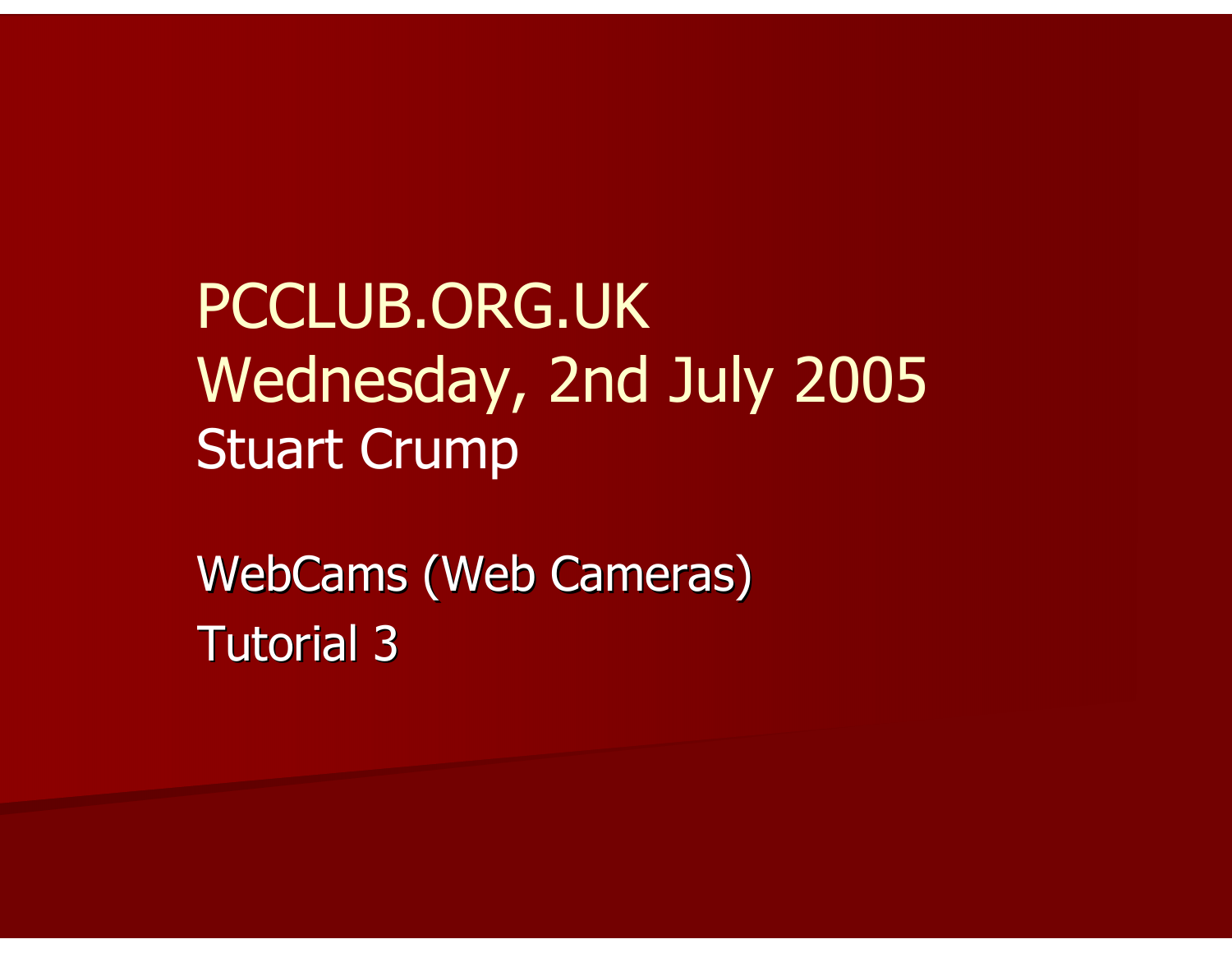# **Overview**

- m What is a WebCam
	- –- Hardware
	- $\mathcal{L}_{\mathcal{A}}$ – Software
- **Net allow would you use one** 
	- Communicating
	- $\mathcal{L}_{\mathcal{A}}$ – Security
	- $-$  Taking photos
- **Charles**  Buying
	- $\mathcal{L}_{\mathcal{A}}$ – Specification
	- –**Cost**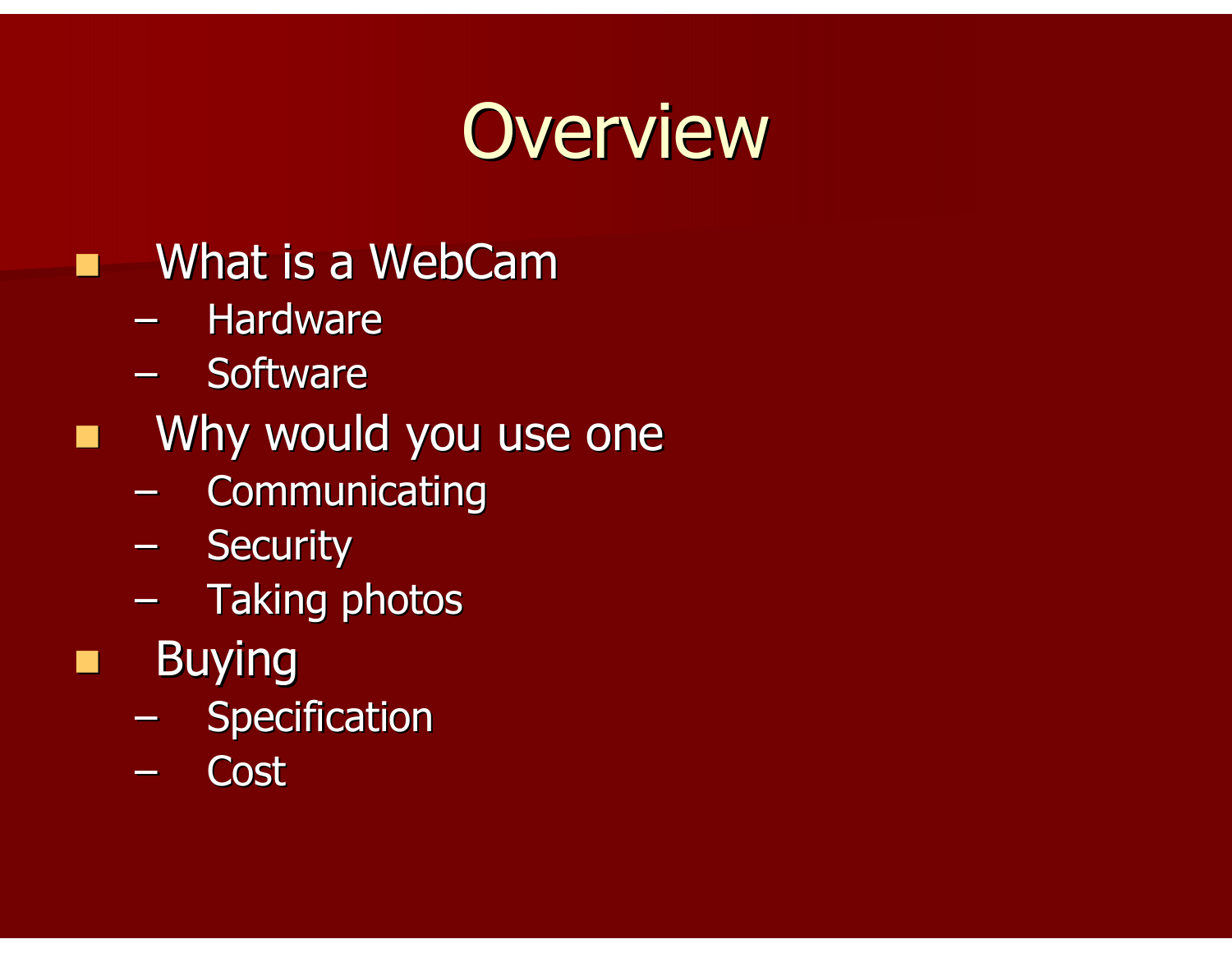# What is a WebCam

#### ■ Hardware

- $\mathcal{L}_{\mathcal{A}}$ – Small fixed desktop camera.
- –– Connects via USB, LAN, Parallel\*, Firewire\*\*
- $-$  Manual Focus
- $\mathcal{L}_{\mathcal{A}}$ Max. 640x480 resolution.
- $\mathcal{L}_{\mathcal{A}}$ B&W and Colour (16m)



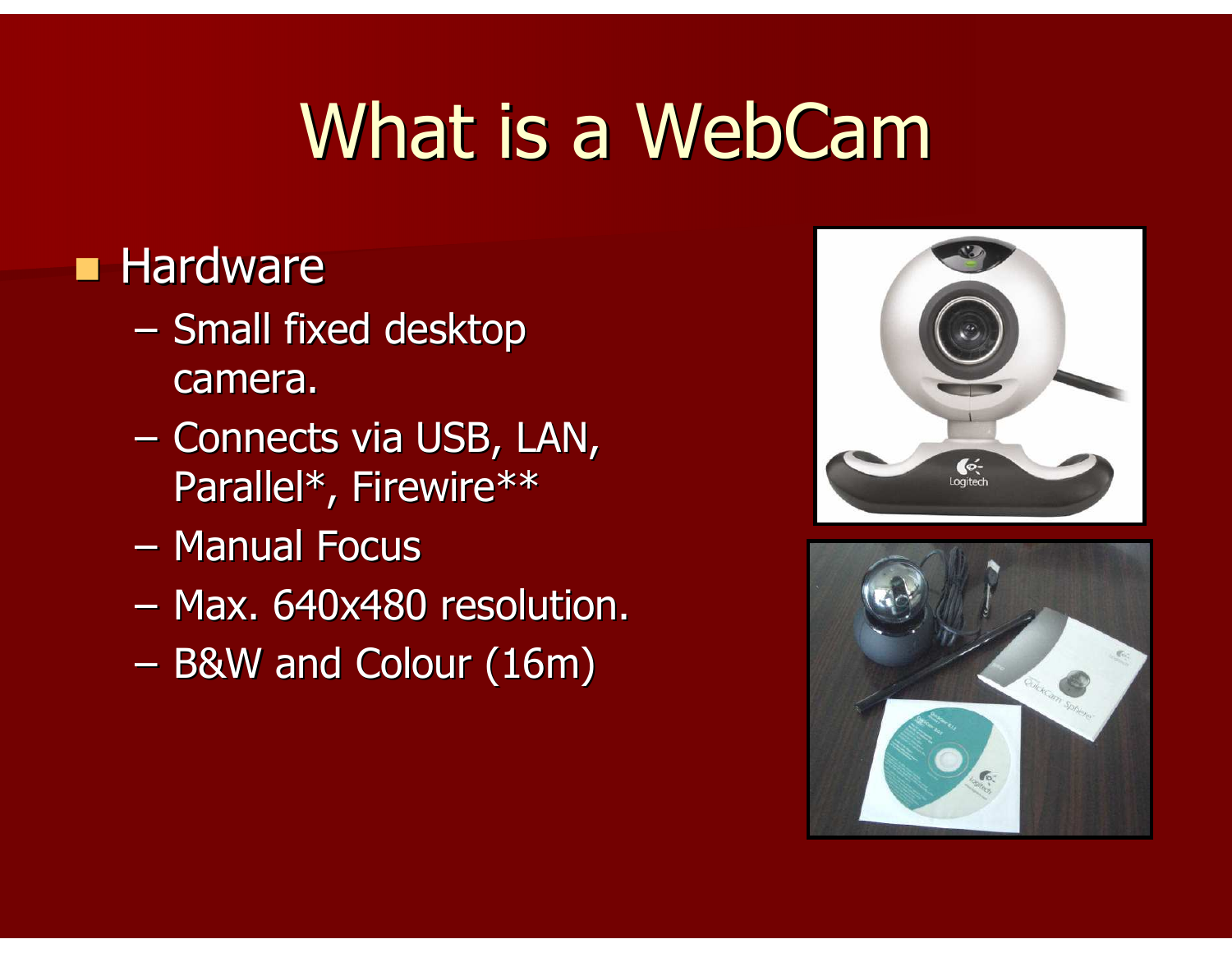# What is a WebCam

#### ■ Software

- $\mathcal{L}_{\mathcal{A}}$ – Driver (for Windows & Linux)
- Viewer
- $\mathcal{L}_{\mathcal{A}}$ Recorder
- $\mathcal{L}_{\mathcal{A}}$ - Other..
	- Colour tweak
	- Help

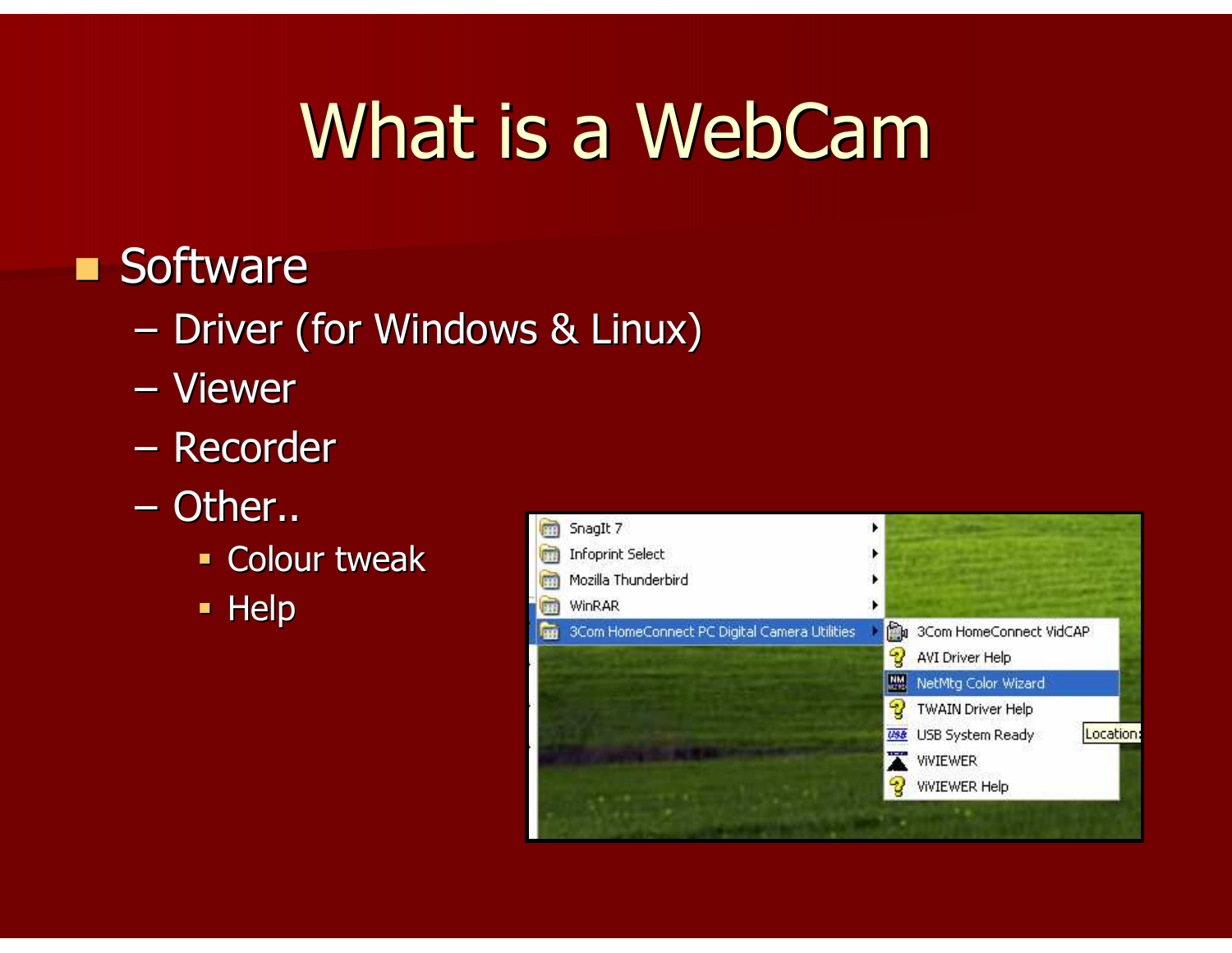## **Security**

■ Why?

–

…

- –Why not?
- – Allow trusted friends to watch your..
	- Property (house, garage gardens), Family pet…
- –– Record intruders
- –– Notification of trespassers on your property
- –– Tell family a parcel has been left.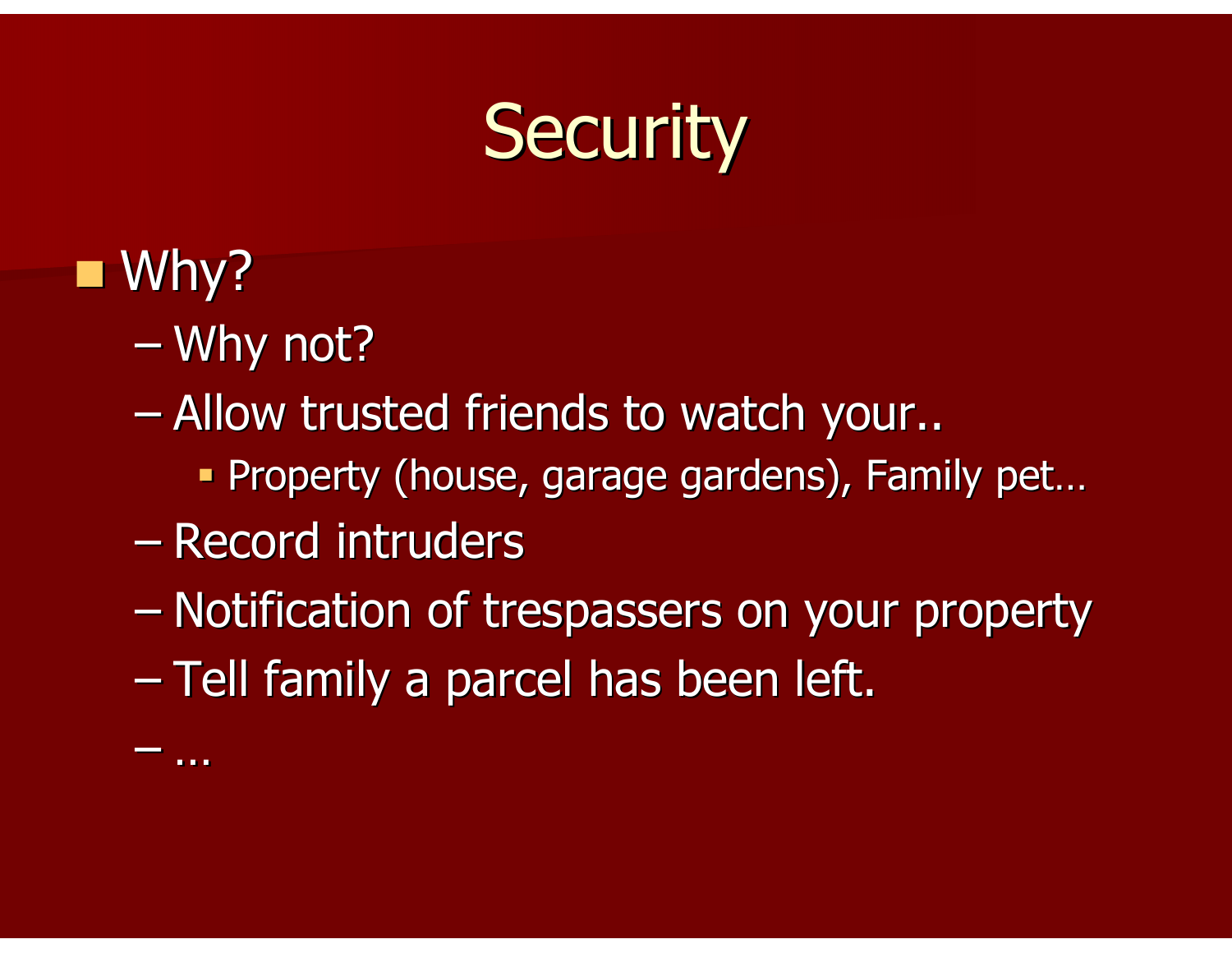# **Security**

### $\blacksquare$  How?

- $\mathcal{L}_{\mathcal{A}}$ WebCAM + Software + Internet
- Easy as 1-2-3
	- 1. Set-Up WebCAM on your PC
	- 2. Send images to Internet Website
	- 3. View images by web browser

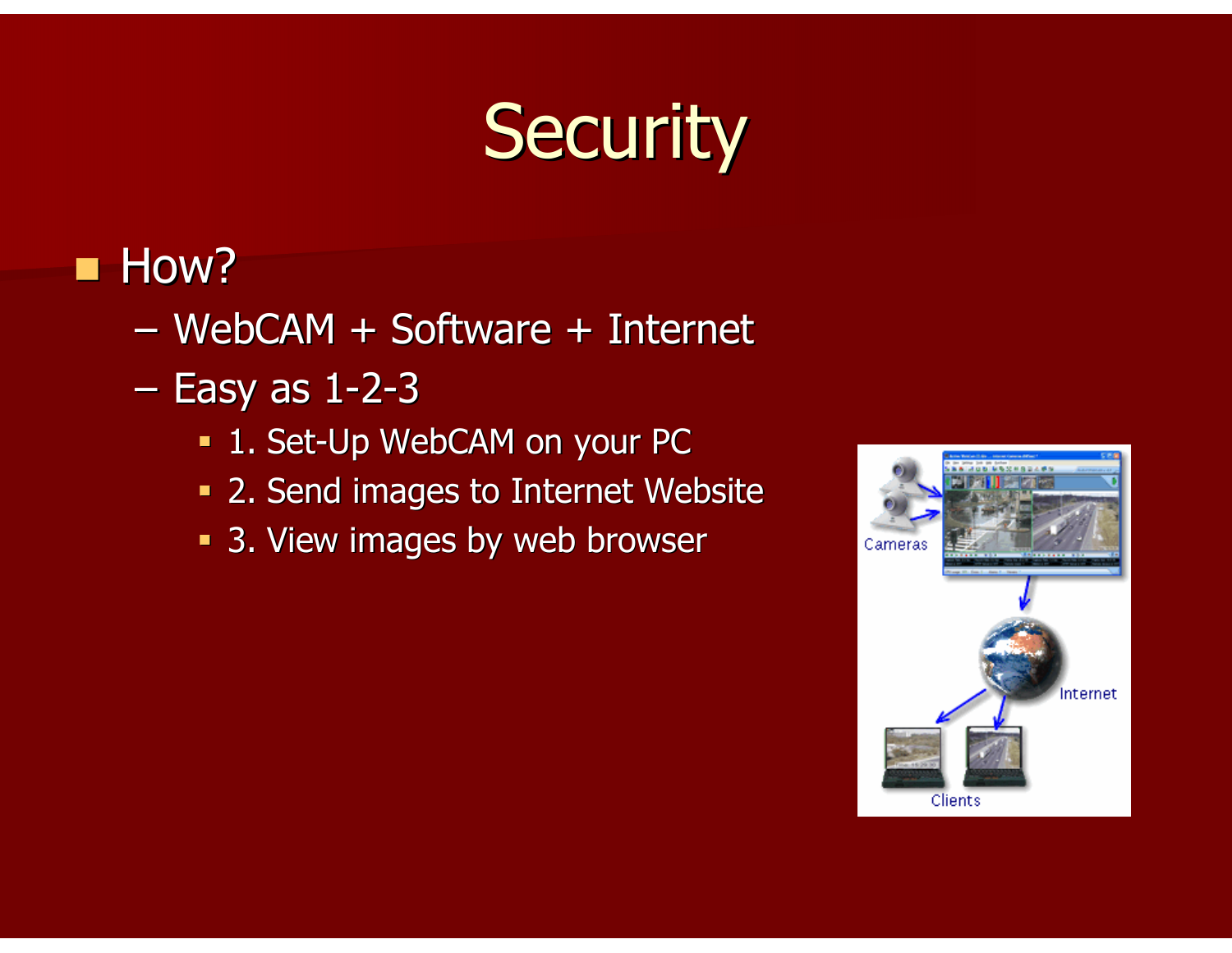

#### http://www.pysoft.com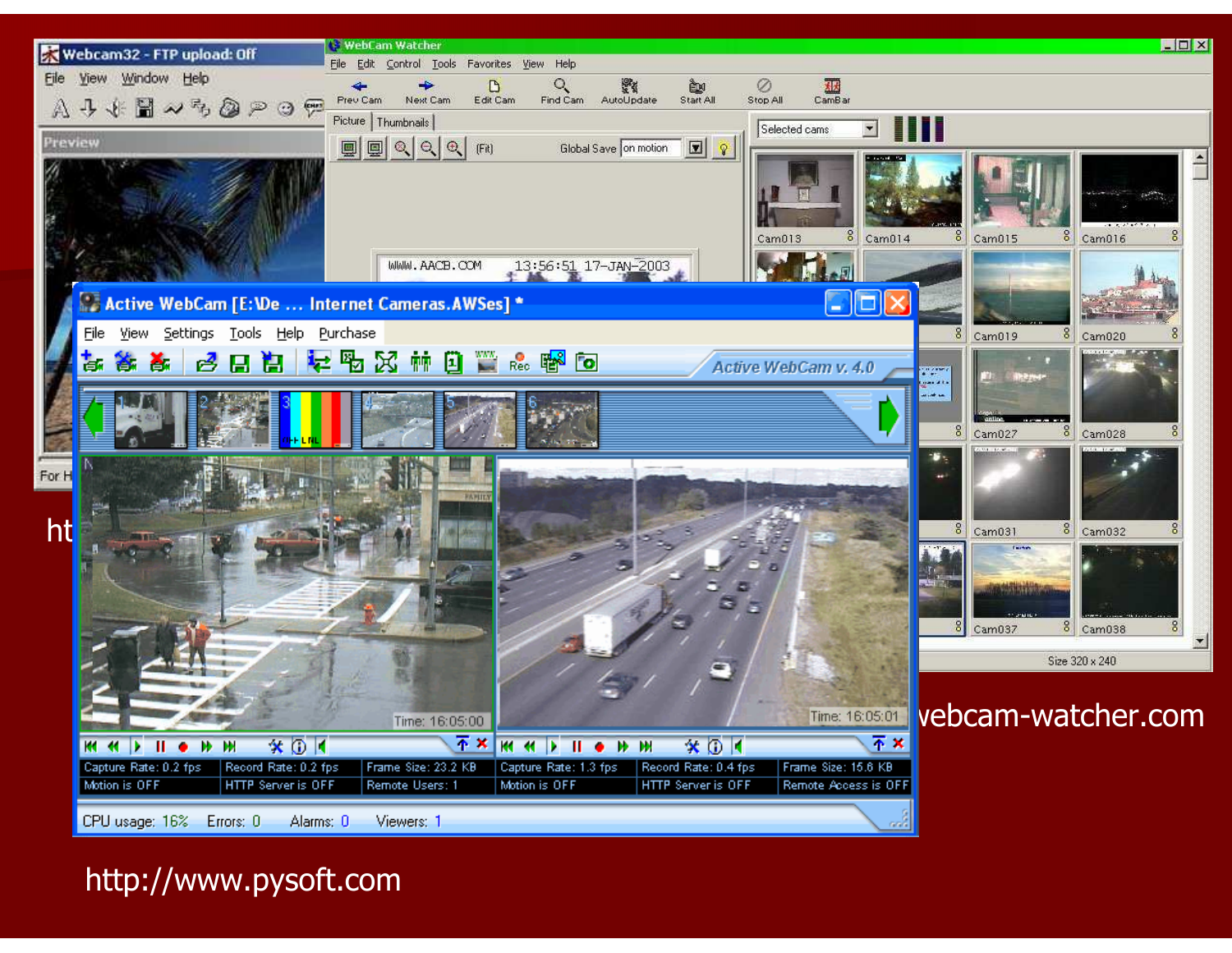| bbc.co.uk                                                                                                                                                                                                                                                                                                                                                                                                                                                                              | Home                                                                                                                                                                                                                                                                                                                                                                                                                                                                                                                                                                                                                                                                                                                                                                                                                                                                                                                                                                                                                                                                                                                                                                                   | A-2 Index<br><b>Where I Live</b><br>Radio<br>Talk                                                                                                                                                                     |                                                                                                                                                                     | Where I Live<br>A-Z Inde:<br><b>Home</b><br>Radio<br>Talk<br>НΔ                                                                                                                                                                                                                                                                                                                                                                                                                                                                                                                                                                                                                                                                                                                                                                                                                                                                                                                                                                                                                                                                                                                                                                                                                      |
|----------------------------------------------------------------------------------------------------------------------------------------------------------------------------------------------------------------------------------------------------------------------------------------------------------------------------------------------------------------------------------------------------------------------------------------------------------------------------------------|----------------------------------------------------------------------------------------------------------------------------------------------------------------------------------------------------------------------------------------------------------------------------------------------------------------------------------------------------------------------------------------------------------------------------------------------------------------------------------------------------------------------------------------------------------------------------------------------------------------------------------------------------------------------------------------------------------------------------------------------------------------------------------------------------------------------------------------------------------------------------------------------------------------------------------------------------------------------------------------------------------------------------------------------------------------------------------------------------------------------------------------------------------------------------------------|-----------------------------------------------------------------------------------------------------------------------------------------------------------------------------------------------------------------------|---------------------------------------------------------------------------------------------------------------------------------------------------------------------|--------------------------------------------------------------------------------------------------------------------------------------------------------------------------------------------------------------------------------------------------------------------------------------------------------------------------------------------------------------------------------------------------------------------------------------------------------------------------------------------------------------------------------------------------------------------------------------------------------------------------------------------------------------------------------------------------------------------------------------------------------------------------------------------------------------------------------------------------------------------------------------------------------------------------------------------------------------------------------------------------------------------------------------------------------------------------------------------------------------------------------------------------------------------------------------------------------------------------------------------------------------------------------------|
| Low Graphics version   Change edition                                                                                                                                                                                                                                                                                                                                                                                                                                                  |                                                                                                                                                                                                                                                                                                                                                                                                                                                                                                                                                                                                                                                                                                                                                                                                                                                                                                                                                                                                                                                                                                                                                                                        |                                                                                                                                                                                                                       |                                                                                                                                                                     | ersion   Change edition                                                                                                                                                                                                                                                                                                                                                                                                                                                                                                                                                                                                                                                                                                                                                                                                                                                                                                                                                                                                                                                                                                                                                                                                                                                              |
|                                                                                                                                                                                                                                                                                                                                                                                                                                                                                        | <b>B B C NEWS UK EDITION</b>                                                                                                                                                                                                                                                                                                                                                                                                                                                                                                                                                                                                                                                                                                                                                                                                                                                                                                                                                                                                                                                                                                                                                           |                                                                                                                                                                                                                       |                                                                                                                                                                     | <b>B B C NEWS UK EDITION</b>                                                                                                                                                                                                                                                                                                                                                                                                                                                                                                                                                                                                                                                                                                                                                                                                                                                                                                                                                                                                                                                                                                                                                                                                                                                         |
| <b>News Front Page</b><br>World<br><b>UK</b><br><b>England</b><br><b>Northern Ireland</b><br><b>Scotland</b><br>Wales<br><b>Business</b><br><b>Politics</b><br><b>Health</b><br><b>Education</b><br><b>Science/Nature</b><br><b>Technology</b><br><b>Entertainment</b><br><br>Have Your Say<br>Magazine<br>In Pictures<br>Week at a Glance<br><b>Country Profiles</b><br>In Depth<br>Programmes<br><b>BBB</b> SPORT<br><b>BBB</b> WEATHER<br><b>CBBBnews</b><br><b>BBB</b> ON THIS DAY | Last Updated: Wednesday, 16 February, 2005, 22:26 GMT<br>E-mail this to a friend<br>Serial burglar caught on webcam<br>A house burglar was caught<br>after a webcam on the<br>owner's computer recorded<br>images of him carrying out<br>the raid.<br>Stills of serial raider Benjamin<br>Park, 19, of Cambridge, were<br>sent to an email address so<br>even when he stole the<br>computer, the images could be<br>found.<br>Police said it was a "brilliant idea" of software engineer<br>Duncan Grisby, who set it after a previous burglary.<br>Park was given an 11-month jail term by magistrates in<br>Cambridge on Tuesday after admitting burglary.<br>"I was burgled three years ago<br>and was annoyed at the time<br>because I had thought about<br>setting this system up then,<br>but hadn't got around to it,"<br>said Mr Grisby.<br>"I was relieved it did what I'd intended it to when I was<br>burgled again. It was nice to catch him in the act - but it<br>didn't stop him from stealing my things.<br>So how does it work?<br>"The burglary was a real violation of my private space but at<br>least he got caught.<br>"I just wish he'd got a longer sentence." | <b>Printable version</b><br>Park kindly provided a clear image<br>of his face during the burglary<br>66 The burglary was a real<br>violation of my private space<br>but at least he got caught<br>99<br>Duncan Grisby | ige<br>rld<br>UK<br>ınd<br>and<br><b>Ind</b><br>les<br>ess<br>ics<br><b>Ith</b><br>ion<br><b>re</b><br>lgy<br>ent<br>Say<br>ine<br>res<br>nce<br>iles<br>pth<br>nes | Last Updated: Friday, 18 February, 2005, 12:53 GMT<br>E-mail this to a friend<br><b>Printable version</b><br>How to catch a thief - with your PC<br>By Joe Boyle<br><b>BBC News</b><br>Cambridgeshire police hailed a software engineer who<br>caught a burglar on his webcam as "absolutely brilliant".<br>But how easy is it to turn your home PC into a<br>surveillance system?<br>"As long as you're not a<br>complete technophobe, pretty<br>much anyone can do it" says<br>Simon Pickstock, editor of<br>technology magazine PC<br>Answers.<br>The first step is buying a<br>webcam.<br>The tiny bug-eyed devices are<br>available in most electronic<br>shops and sell for anywhere<br>between £15 and £60. They<br>Serial burglar caught on<br>come with their own software<br>webcam<br>enabling them to take snaps at<br>regular intervals and store them on your PC's hard drive.<br>Many webcams also come with motion-sensitive software and<br>the ability to select a frame of reference. For example, if you<br>want to monitor your car, you can point the camera towards<br>your driveway, then click and drag a box around your car.<br>While any movement inside your box would set the camera<br>off, a pedestrian walking a few metres away wouldn't register. |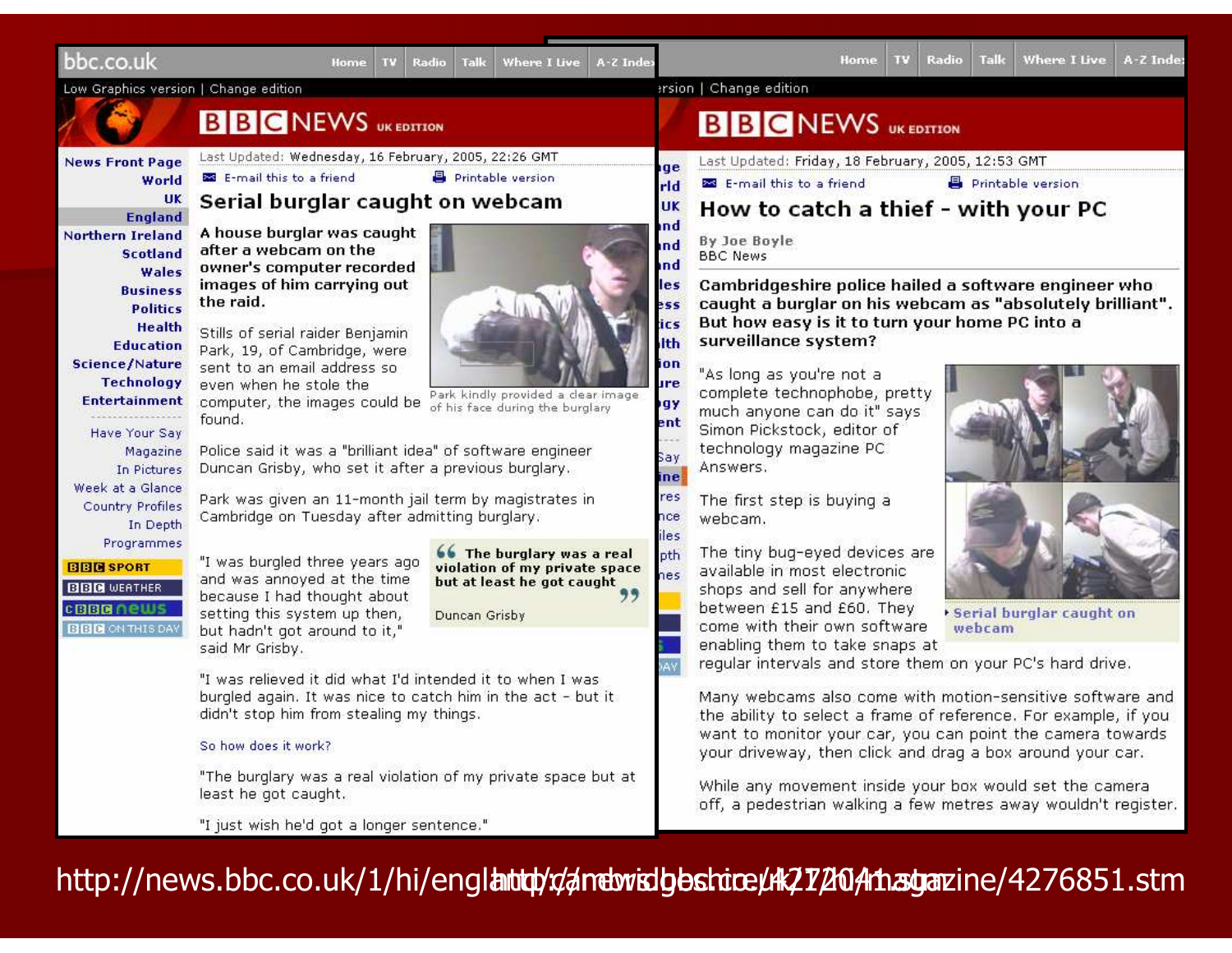

http://news.bbc.co.**uktp://wek/s.bbc631.uk/i1**/hi/england/leicestershire/4639503.stm<br>.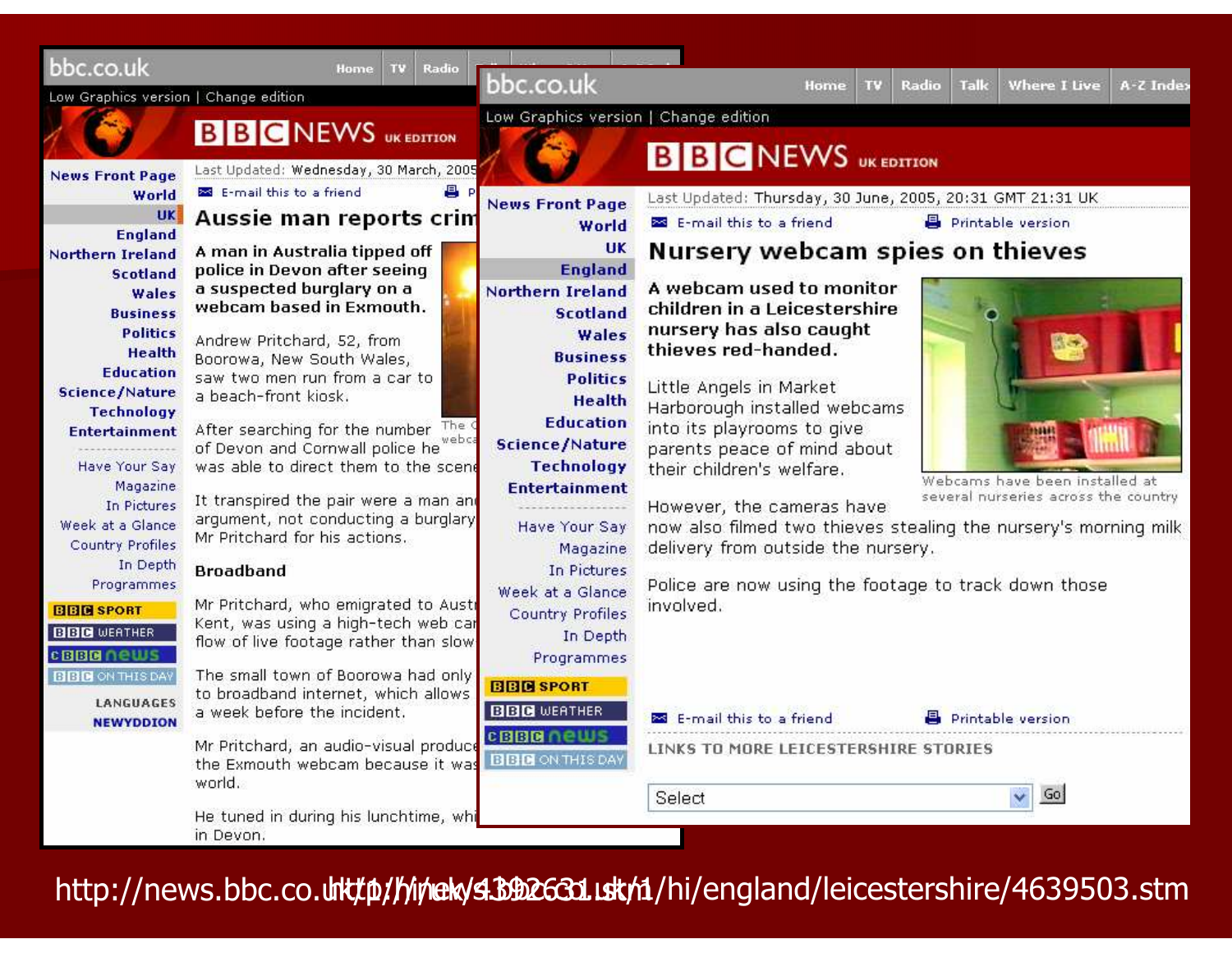## Communication

# ■ Why?

–

….

- – $-$  Talk with and see friends abroad anytime $^\ast$ 
	- **No real cost!**
- –– Chat whilst working through a problem
	- PC, Puzzle, Suduku, Drawing…
- –– Watch nature or the sky at night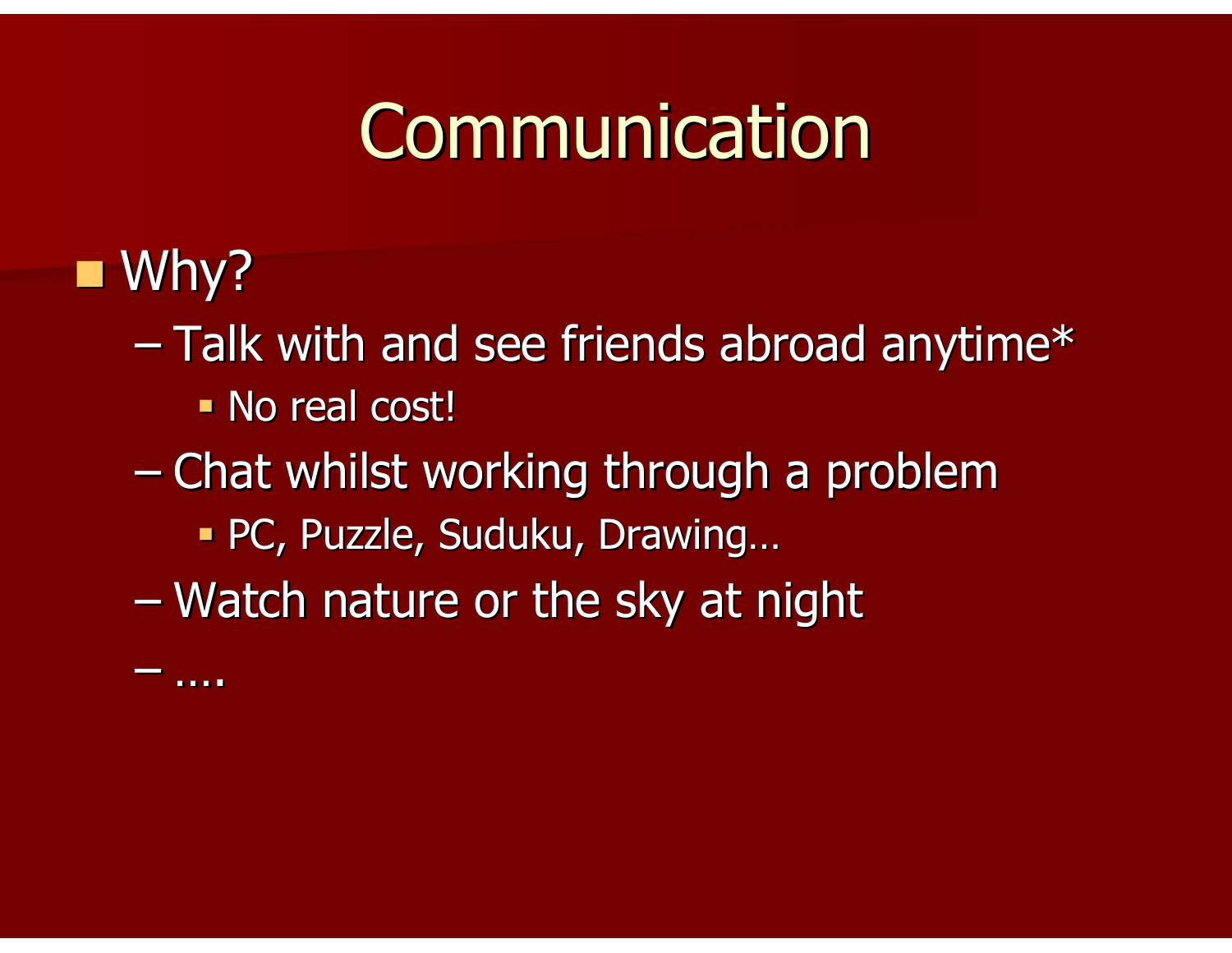# Communication

### $\blacksquare$  How?

- $\mathcal{L}_{\mathcal{A}}$  $-$  Yahoo Messenger
- $-$  MSN Messenger
- $\mathcal{L}_{\mathcal{A}}$ – Skype + Skype4video
- $\mathcal{L}_{\mathcal{A}}$ – Eyeball Chat

….

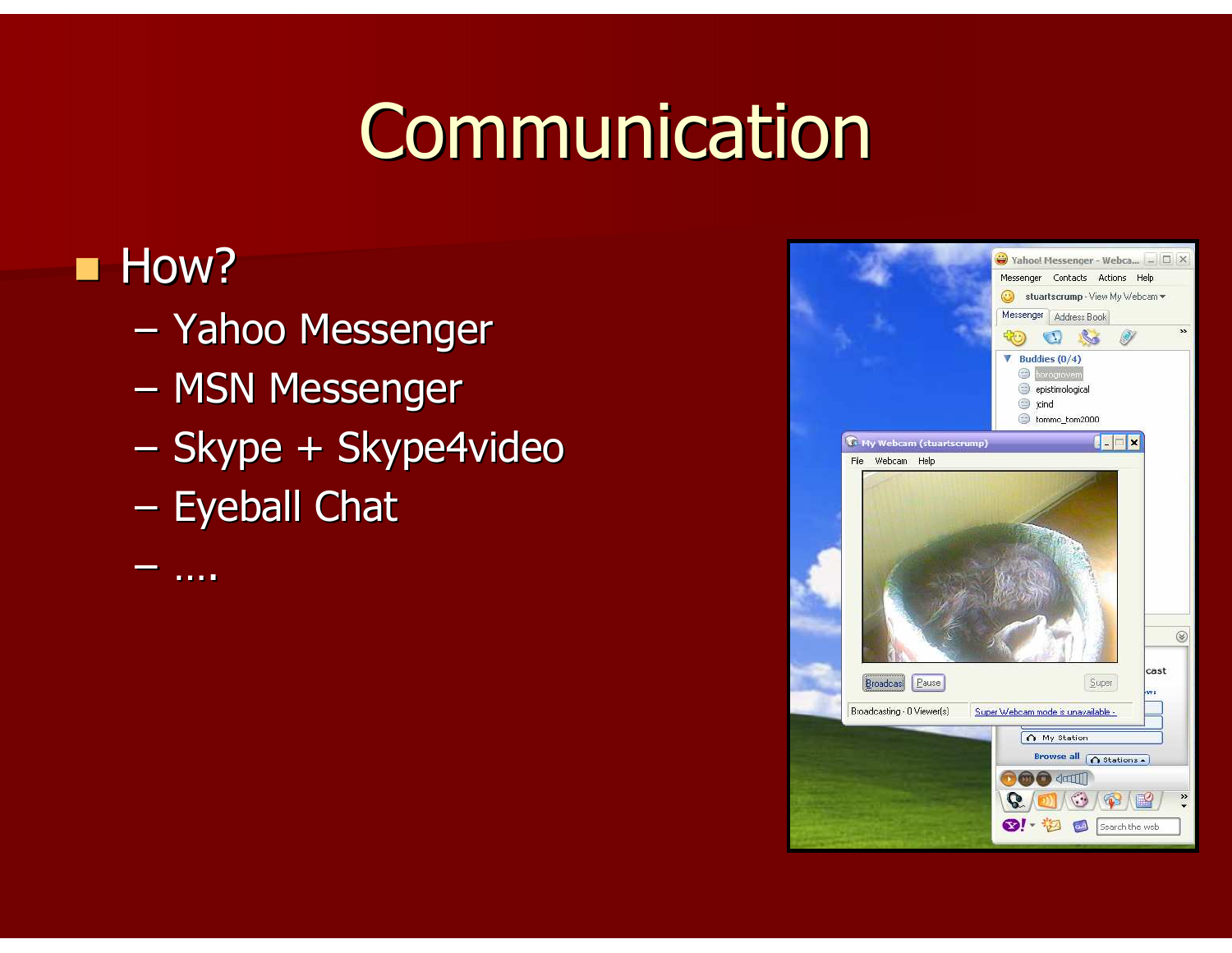

http**://tpe//ww.bbc.rspb.lo/ty.hi//englarad/de/bbylshire/4536/628bstrn**ughbarnowls/index.asp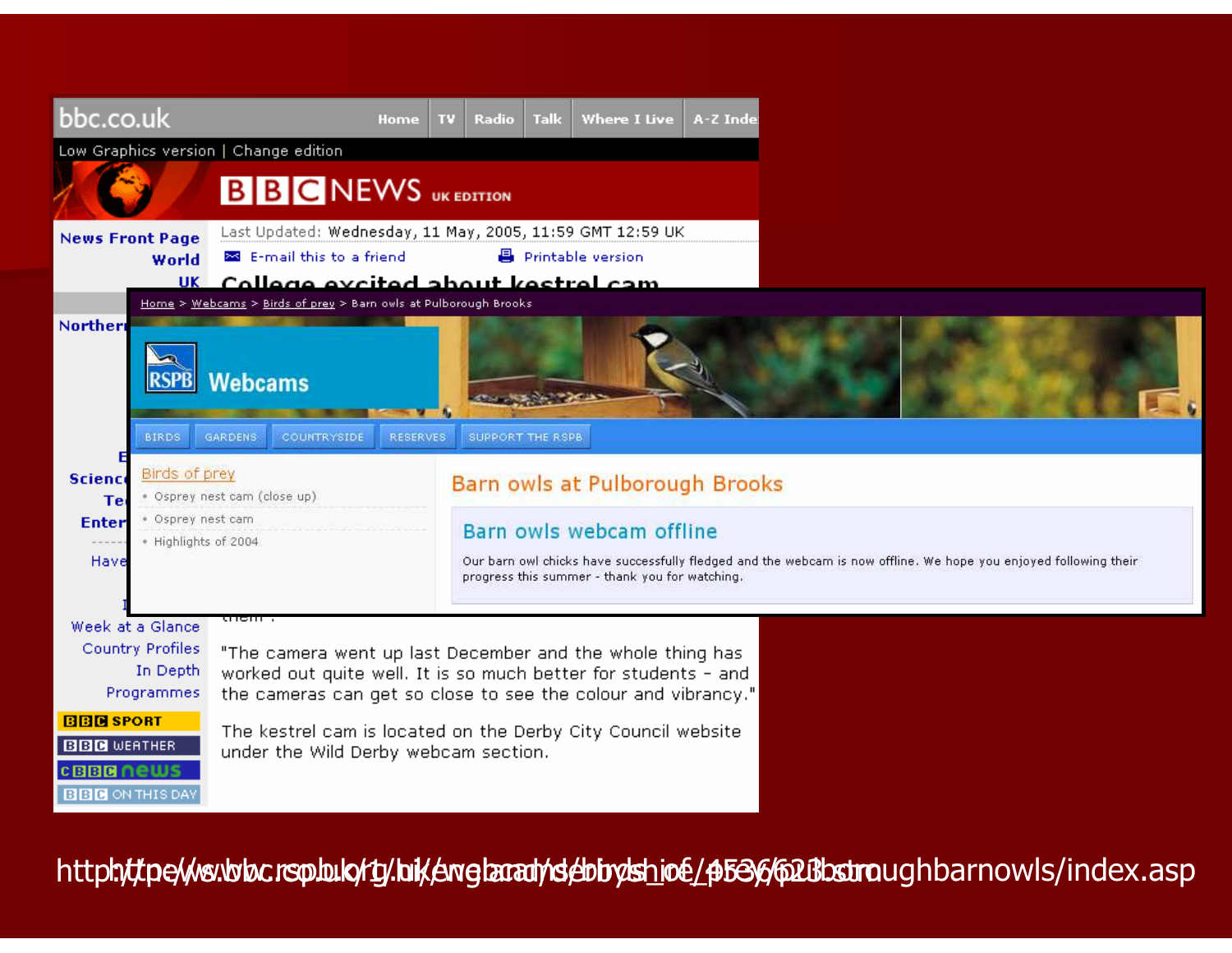

http://www.hayling.co.uk/surfcam/